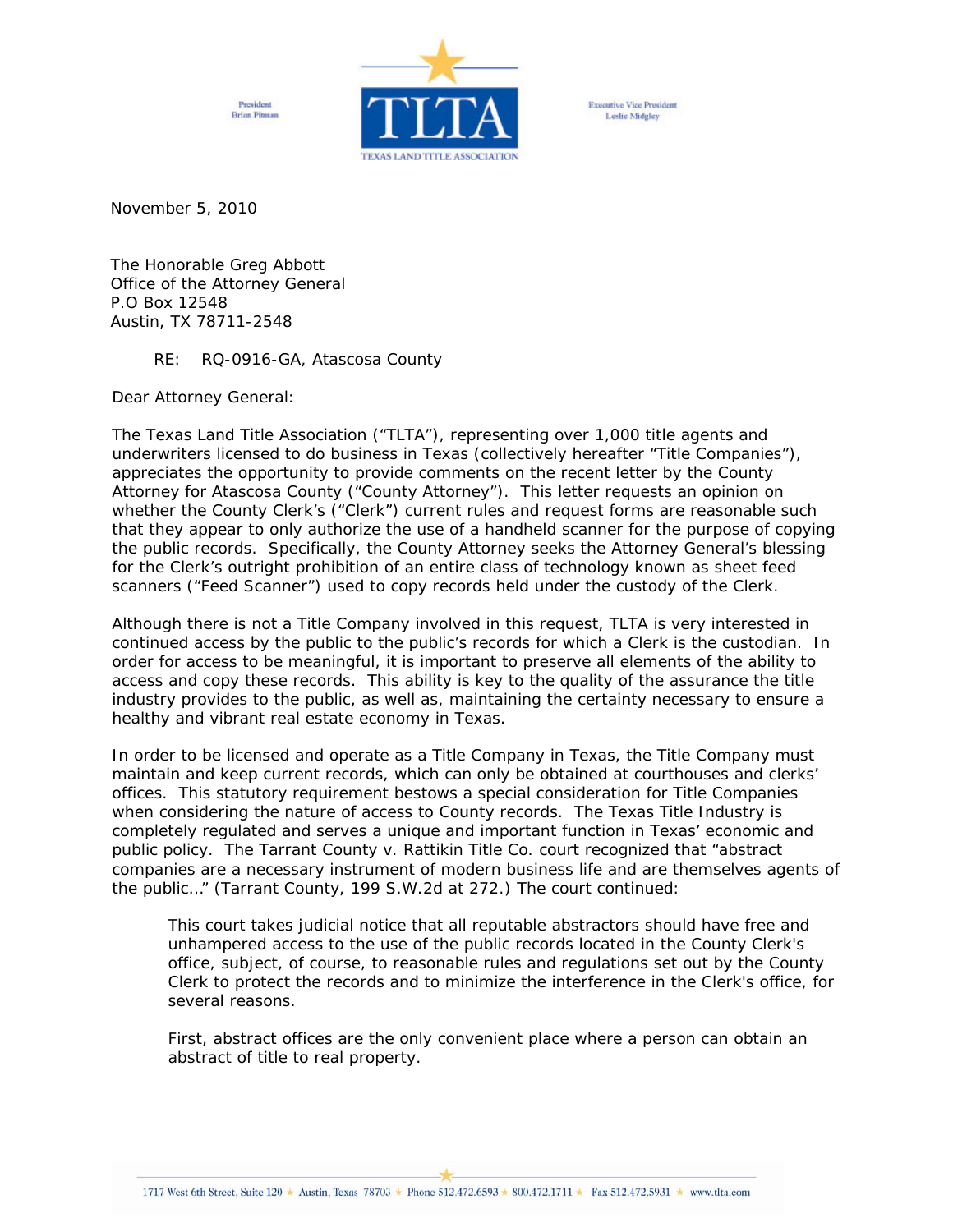Second, to retard the efficiency and speed in preparing abstracts would retard business transactions in real estate, which in turn would decrease the county's income derived from an increase in tax renditions in a far greater amount that [sic] the cost of preparing the space allotted to persons to copy said records.

Third, to hamper the compiling of abstracts would in effect slow down the trial of lawsuits in civil cases involving title to real estate.

Fourth, the records of reputable abstract companies under certain circumstances may become competent prima facie evidence of title to real estate in case the original records are destroyed or lost. [*Tarrant County v. Rattikin Title Co*., 199 S.W. 2d 269 (Tex. Civ. App. – Fort Worth 1947, no writ) *emphasis added*]

It is also worth noting that a recent amendment to Section 2501.004(b), Insurance Code, states that an abstract plant maintained and used by Title Companies must "cover a period beginning not later than January 1, 1979." Prior to its enactment in September 2009, Title Companies had to maintain a plant going back only 25 years on a rolling basis. This means that many Title Companies must build their plant back at least another 5 years. This translates into a significant amount of statutorily mandated copying and scanning at County Clerks' offices throughout Texas, which in order to meet the statute must be completed by January 1, 2014. It is recognized that "when a statute commands or grants anything, it impliedly authorizes whatever is necessary for executing its commands or whatever is indispensable to the enjoyment or exercise of the grant." (*Austin Road Co.,* 499 S.W.2d at 203). Thus, it is reasonable to conclude that this new statute in harmony with the Local Government Code implies the right of access using the necessary equipment in order to practically meet the demands of the statute. [Tex. Loc. Gov't Code Ann. §191.006 (Vernon 1999)]

In a survey of TLTA members, 60% of the 181 respondents stated that they currently have copy or scanning equipment located in their county courthouse. Of these, 72% answered that this equipment is "self feeding." Therefore, we can conclude that the practice of Title Companies locating and using self feeding copiers and scanners is quite common. Typically, those who do not use such equipment in this manner have an arrangement with the County Clerk to purchase previously scanned documents in a digital format. The use of a Feed Scanner is a practical necessity where such an option for access to digital files does not exist.

Although the reasonableness of the use of this particular machine in this particular instance is a fact question, the Attorney General can and should offer the opinion that the outright prohibition of the use of a Feed Scanner is unreasonable as a matter of law since it unreasonably limits the ability for "a member of the public" to "make a copy of any of the Records" in accordance with the statute. [Tex. Loc. Gov't Code Ann. §191.006 (Vernon 1999)] In 2010, the most reasonable fulfillment of the statutory purpose includes the use of Feed Scanners as demonstrated by both the ubiquity of the use of these scanners by Title Companies in counties throughout Texas and by the increased necessity of their use in order to remain compliant with other recently amended areas of the statute.

In her letter, the County Attorney claims that use of such a device would require the pulling of documents from binders "one by one" and that this presents a disruption by taking the Clerk away from his or her "regular duties." Yet, the use of a Feed Scanner in actuality would eliminate the need for "one by one" page removal. Hypothetically, if the scanner which is the subject of the request was used, then up to 5400 pages per hour could be processed given its ability to hold up to 200 sheets at a time and process 90 pages per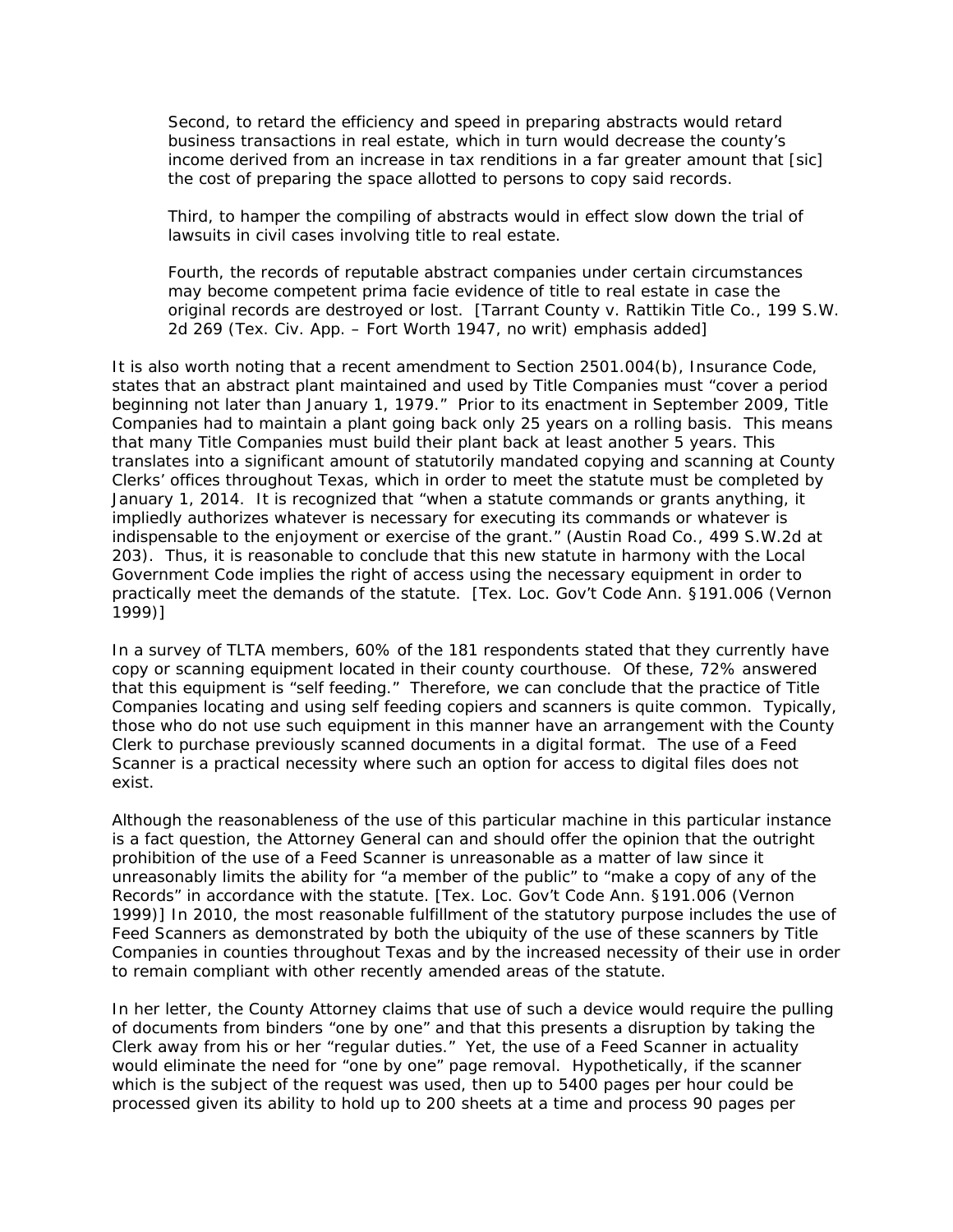minute. Comparing this to the perhaps one page per minute speed of a hand held scanner, it becomes clear that Feed Scanners would decrease the amount of disruption by allowing for more efficient use of both the Clerk's time and space.

Given its ubiquity and necessity, a County Clerk's prohibition of the use of Feed Scanners is unreasonable on its face in that it, in the most practical terms, denies the "right to full and free access to the records…[which] included is the right to copy from those documents." (*The Permian Report v. Lacy*, 817 S.W.2d at 177) This is unreasonable, much in the same way that denying the use of a photographic copy "apparatus" in 1937 was unreasonable, denying a reasonable accommodation for a typewriter and accompanying personnel in 1947 was unreasonable, or denying the use of a microfilm equipment in 1991 was unreasonable. [*Tobin v. Knaggs*, 107 S.W.2d 677, (Tex. Civ. App.1937 - San Antonio 1937, writ ref'd) and *Tarrant County v. Rattikin Title Co*., 199 S.W. 2d 269 (Tex. Civ. App. – Fort Worth 1947, no writ)]

Resistance by county clerks to new technologies in the access of public records has been a common theme throughout the decades as the legislative history recitation in *Tobin* notes, "…in 1905, when typewriters were just coming into general use," an emergency amendment to the statute was introduced, "on account of the great public demand and necessity of the citizens of this State to examine and obtain copies of the records and the refusal on the part of the county and district clerks to allow such examination and copies to be made." [*Tobin v. Knaggs*, 107 S.W.2d 677, (Tex.Civ.App.1937 - San Antonio 1937, writ ref'd)] Just as the ability to use a typewriter because of its obvious advancement over the quill pen became a necessity in the proper fulfillment of the statutory objective, the passage of time and progression of technology has rendered the use of a Feed Scanner a necessity for the same.

The County Attorney continues in her letter to portend the developments which would ensue as the county slides down the slippery slope of liberal access and acceptance of modern technologies. However, there is little evidence offered up to support the concerns. Too, the concern about electrical outlets has been raised in nearly every case and attorney's general opinion request on this subject since *Tobin* and has not found a sympathetic audience. [*Tobin v. Knaggs*, 107 S.W.2d 677, (Tex.Civ.App.1937 - San Antonio 1937, writ ref'd), *The Permian Report v. Lacy*, 817 S.W.2d at 177] In fact, it is the duty of the county to ensure that courthouses are in good repair complete with adequate, heat, and power. [*Crosby v. County Commissioners of Randall County*, 712 S.W.2d 246 (Tex. App. 7th Dist. 1986) ref. n.r.e.; Tex. Att'y Gen. Op. No. 0-2219 (1940); Tex. Att'y Gen. Op. No.0-6085 (1944)]

Likewise, providing access to the records of which the Clerk is a custodian constitutes a "regular duty" in which we can reasonably expect the Clerk to be engaged. The provision of access and its accompanying actions should not be considered a "disruption."

TLTA believes that the County Attorney is requesting the determination of a fact question which is unreachable by the Attorney General, however, that the Attorney General can and should take this opportunity to recognize that the outright prohibition of a Feed Scanner in the Clerk's rules is a *prima facie* unreasonable prohibition as a matter of law. Moreover, Title Companies' right of access and ability to use necessary equipment for the purposes of building and maintaining title plants enjoys a unique and special status as a matter of law.

The County Attorney's letter appears to acknowledge, and we agree, that the reasonableness of Atascosa County's prohibition of Feed Scanners is a fact intensive question. As such, it would not be appropriate for the Attorney General's office to judge the impact of the requested use of the Feed Scanner in question relative to the Clerk's